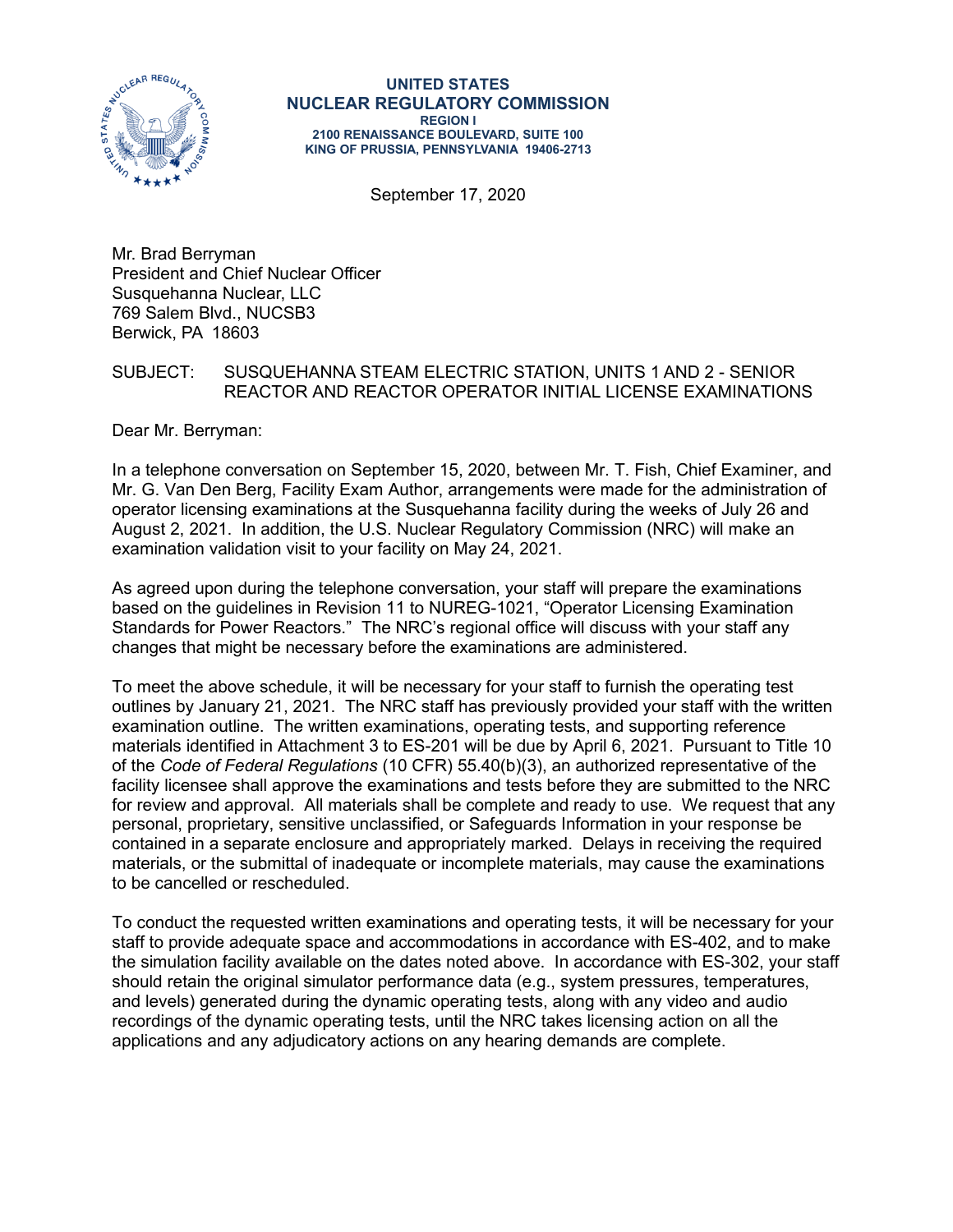Appendix E to NUREG-1021 contains a number of NRC policies and guidelines that will be in effect while the written examinations and operating tests are being administered. To permit timely NRC review and evaluation, your staff should submit preliminary reactor operator and senior reactor operator waiver or excusal requests (if any) (Office of Management and Budget (OMB) control number 3150-0090) at least 60 days before the first examination date, (if possible).

Contact Mr. Fish, Chief Examiner, to determine the method for submission of the waiver or excusal requests. Preliminary reactor operator and senior reactor operator license applications (OMB control number 3150-0090) and medical certifications (OMB control number 3150-0024) should be submitted at least 30 days before the first examination date. If the preliminary applications are not received at least 30 days before the examination date, a postponement may be necessary. Final signed applications certifying that all training has been completed and requesting any waivers or excusals, as applicable, should be submitted at least 14 days before the first examination date.

Although the guidelines for receiving waiver or excusal requests call for at least 30 days before the first examination date (preliminary) and 14 days before the first examination date (final), the requests should be submitted as early as possible in the process (see the 60-day guideline above). Resolutions resulting from verbal inquiries by the licensee to the NRC are not binding. Submittals addressing waivers or excusals, or both, should be in writing (i.e., using NRC Form 398, "Personal Qualifications Statement—Licensee," or as directed by Mr. Fish when contacting him to determine the method for submission). The NRC will document its final decision on whether to grant a waiver or excusal on the final (not preliminary) NRC Form 398 submitted for the applicant. The NRC will not provide its decision until the final application is submitted to the agency.

#### **Paperwork Reduction Act Statement**

This letter contains information collection requirements that are subject to the Paperwork Reduction Act of 1995 (44 U.S.C. 3501 et seq.). These information collections were approved by the Office of Management and Budget, approval number 3150-0018.

The burden to the public for these voluntary information collections is estimated to average 2,250 hours per examination or response, including the time for reviewing instructions, searching existing data sources, gathering and maintaining the data needed, and completing and reviewing the information collections. You may submit comments on any aspect of the information collections, including suggestions for reducing the burden, to FOIA, Privacy and Information Collections Branch (T-5F53), U.S. Nuclear Regulatory Commission, Washington, DC 20555-0001, or by electronic mail to [infocollects.resource@nrc.gov,](mailto:INFOCOLLECTS.RESOURCE@NRC.GOV) and to the Desk Officer, Office of Information and Regulatory Affairs, NEOB-10202, (3150-0018), Office of Management and Budget, Washington, DC 20503.

### **Public Protection Notification**

The NRC may not conduct or sponsor, and a person is not required to respond to, a collection of information unless the document requesting or requiring the collection displays a currently valid OMB control number.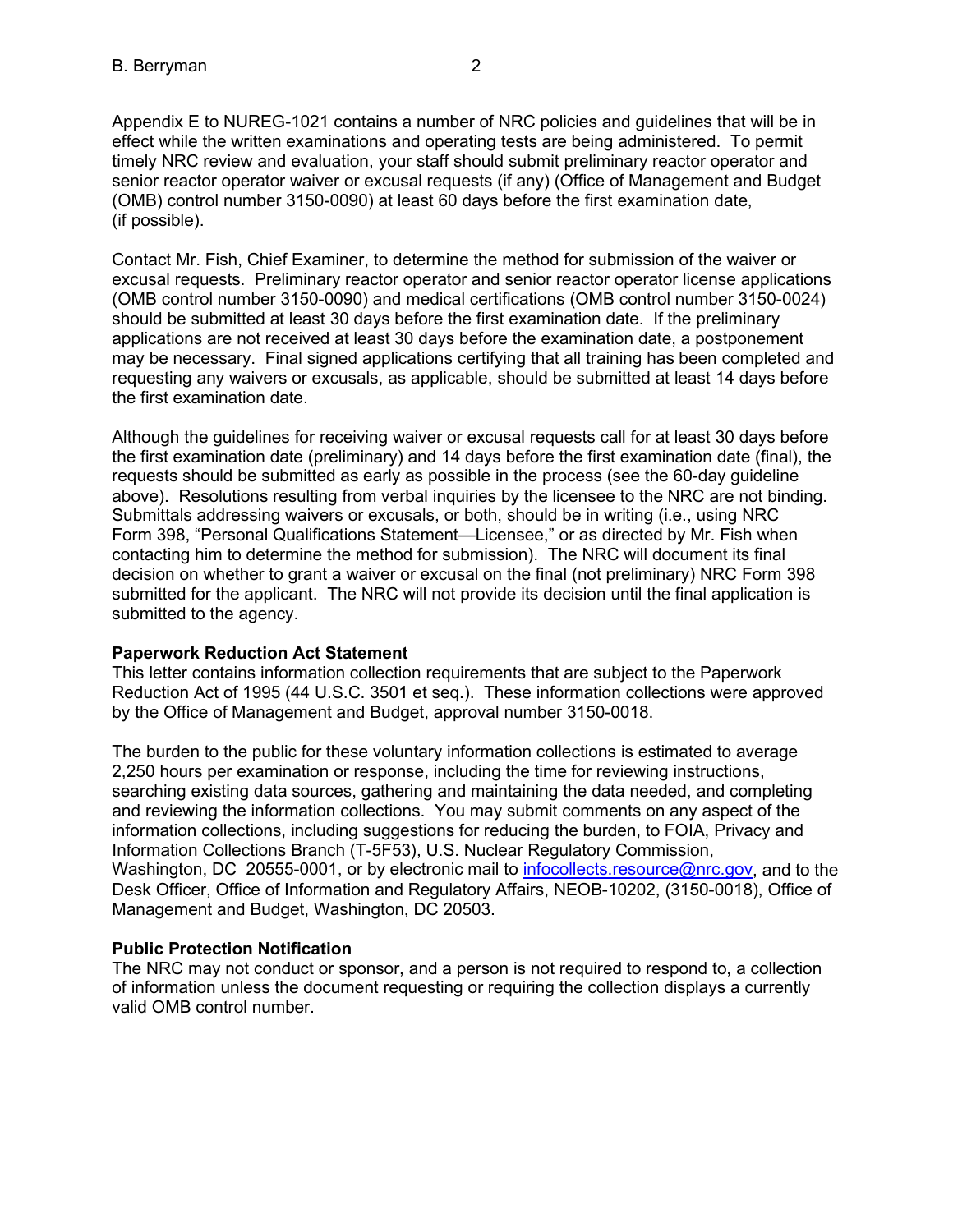In accordance with 10 CFR 2.390, "Public Inspections, Exemptions, Requests for Withholding," of the agency's "Rules of Practice," a copy of this letter will be available electronically for public inspection through the Agencywide Documents Access and Management System (ADAMS). ADAMS is accessible on the NRC's Website at [http://www.nrc.gov/reading-rm/adams.html.](http://www.nrc.gov/reading-rm/adams.html)

After you have been notified by the NRC's Chief Examiner or Branch Chief that operator licenses have been issued, please direct any inquiries concerning a formal presentation of certificates to this office. Our goal is to have the operator certificates available for your celebration. At least one month advance notice of your celebration arrangements would be appreciated to plan our senior manager attendance and process the certificates.

Thank you for your cooperation in this matter.

Mr. Van Den Berg has been advised of the policies and guidelines referenced in this letter. If you have any questions regarding the NRC's examination procedures and guidelines, please contact Mr. Fish at (610) 337-5369, or contact me at (610) 337-5306.

Sincerely,

## $X$  /RA/

Signed by: Donald E. Jackson Donald E. Jackson, Chief Operations Branch Division of Reactor Safety

Docket Nos. 50-387 and 50-388 License Nos. NPF-14 and NPF-22

cc: Distribution via ListServ